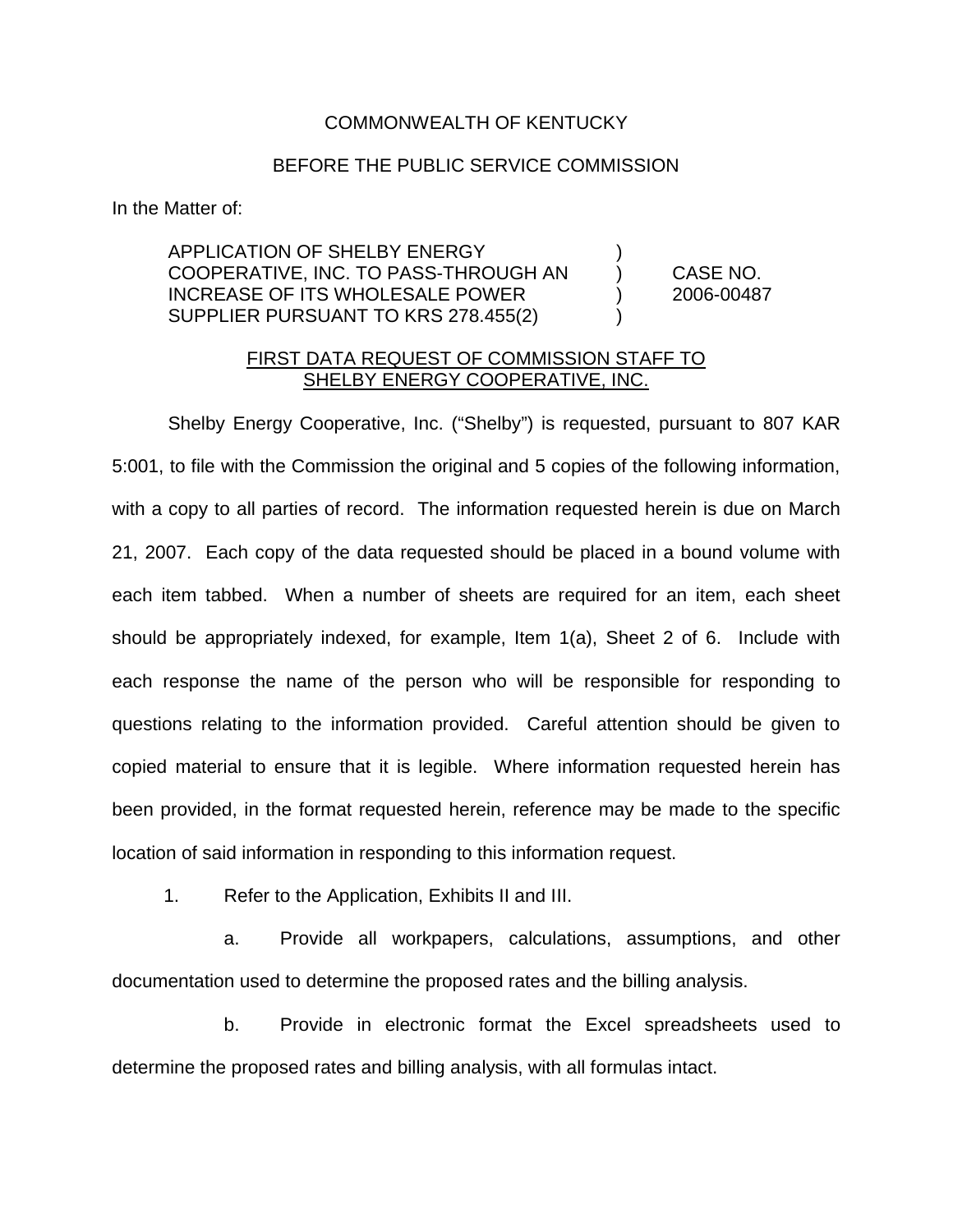2. KRS 278.455(2) provides that a distribution cooperative may change its rates to reflect a change in the rate of its wholesale supplier if the effects of an increase or decrease are allocated to each class and within each tariff on a proportional basis that will result in no change in the rate design currently in effect. 807 KAR 5:007, Section 2(2), provides that the distribution cooperative shall file an analysis demonstrating that the rate change does not change the rate design currently in effect and the revenue change has been allocated to each class and within each tariff on a proportional basis. In the cover letter to its Application, Shelby states:

In each instance, the retail rates for a particular class have been developed in a manner that is consistent with the method proposed by EKPC. The proposed rate design structure at retail does not change the rate design currently in effect and is consistent with the rate design methodology used at wholesale.

a. For each retail Rate Schedule listed in Exhibit II of the Application, identify the corresponding wholesale Rate Schedule of East Kentucky Power Cooperative, Inc.

b. Would Shelby agree that KRS 278.455(2) and 807 KAR 5:007, Section 2(2), require that increases or decreases in rates from the wholesale supplier must be allocated to each retail class and within each retail tariff on a proportional basis? Explain the response.

c. Would Shelby agree that KRS 278.455(2) and 807 KAR 5:007, Section 2(2), require that the retail rate change does not change the retail rate design currently in effect? Explain the response.

3. Refer to Exhibit III of the Application.